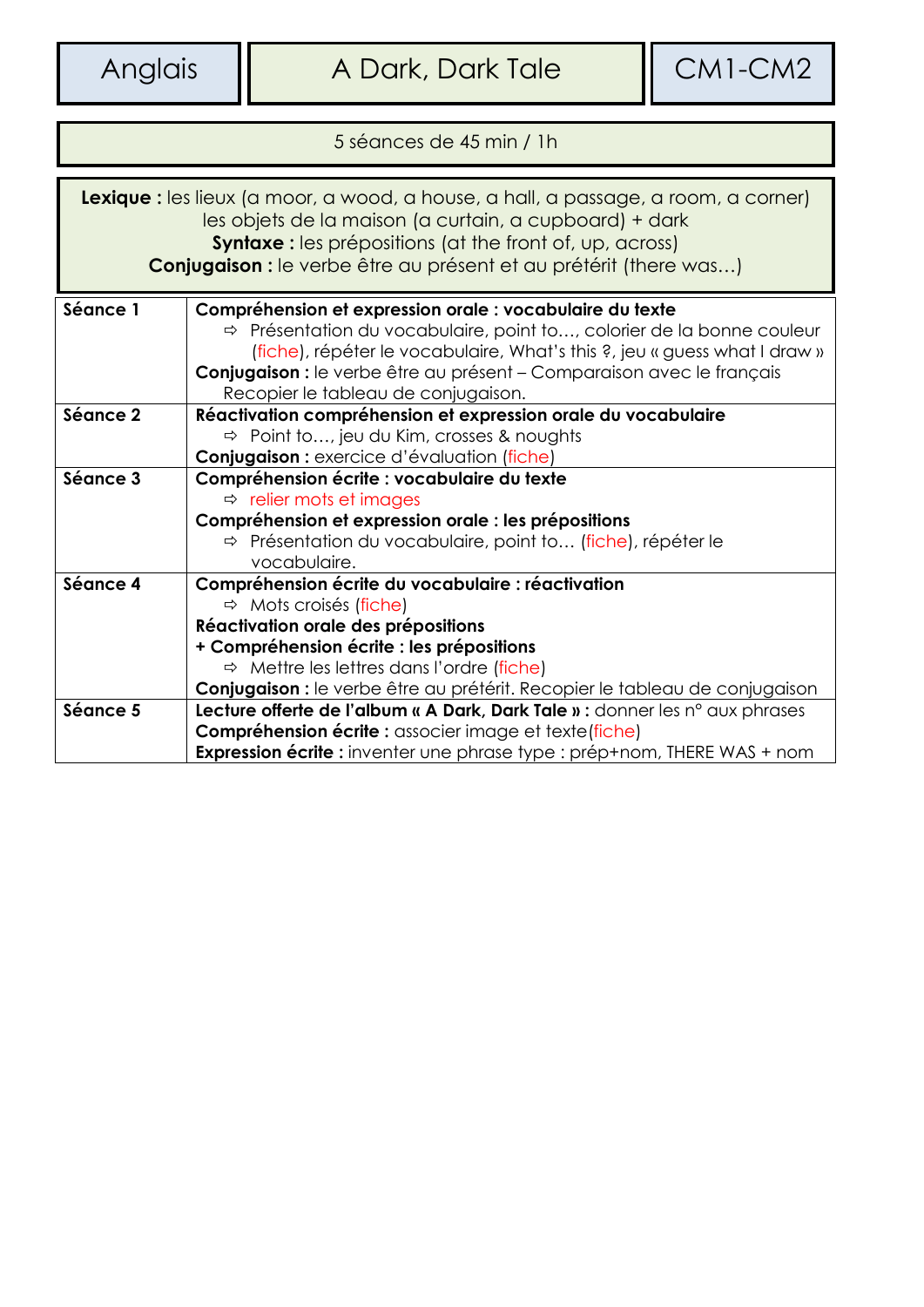|                       | <b>CONJUGAISON – LE VERBE ETRE (TO BE)</b><br><b>AU PRESENT</b>       |  |                |               |                          | <b>CONJUGAISON – LE VERBE ETRE (TO BE)</b><br><b>AU PRESENT</b> |  |  |
|-----------------------|-----------------------------------------------------------------------|--|----------------|---------------|--------------------------|-----------------------------------------------------------------|--|--|
| traduction française. | 1 - Relie chaque pronom anglais à sa                                  |  |                |               | traduction française.    | 1 - Relie chaque pronom anglais à sa                            |  |  |
|                       | $\bullet$ Je                                                          |  |                |               | $\bullet$ Je             |                                                                 |  |  |
| You $\bullet$<br>She  | $\bullet$ Tu<br>$\bullet$ $\parallel$                                 |  | You $\bullet$  | She $\bullet$ | $\bullet$ $\parallel$    | $\bullet$ Tu                                                    |  |  |
| They $\bullet$        | $\bullet$ Elle                                                        |  | They $\bullet$ |               |                          | $\bullet$ Elle                                                  |  |  |
|                       | • Nous                                                                |  |                |               |                          | • Nous                                                          |  |  |
| He                    | • Vous                                                                |  | He             |               |                          | $\bullet$ Vous                                                  |  |  |
| We                    | $\bullet$ IIs                                                         |  | We             | $\bullet$     | $\bullet$ IIs            |                                                                 |  |  |
|                       | $\bullet$ Elles                                                       |  |                |               |                          | • Elles                                                         |  |  |
|                       | 2 - Relie chaque forme conjuguée du verbe<br>« to be » au bon pronom. |  |                |               | « to be » au bon pronom. | 2 - Relie chaque forme conjuguée du verbe                       |  |  |
| $\mathbf{L}$          |                                                                       |  |                |               |                          |                                                                 |  |  |
| You                   |                                                                       |  | You $\bullet$  |               |                          |                                                                 |  |  |
| She                   | $\bullet$ are                                                         |  | She $\bullet$  |               |                          | $\bullet$ are                                                   |  |  |
| He                    | $\bullet$ is                                                          |  | He             |               | $\bullet$ is             |                                                                 |  |  |
| We                    | • am                                                                  |  | We $\bullet$   |               |                          | • am                                                            |  |  |
| You                   |                                                                       |  | You            |               |                          |                                                                 |  |  |
| They $\bullet$        |                                                                       |  | They $\bullet$ |               |                          |                                                                 |  |  |
|                       |                                                                       |  |                |               |                          |                                                                 |  |  |
|                       | <b>CONJUGAISON – LE VERBE ETRE (TO BE)</b>                            |  |                |               |                          | <b>CONJUGAISON – LE VERBE ETRE (TO BE)</b>                      |  |  |
|                       | <b>AU PRESENT</b>                                                     |  |                |               |                          | <b>AU PRESENT</b>                                               |  |  |
|                       | 1 - Relie chaque pronom anglais à sa                                  |  |                |               |                          | 1 - Relie chaque pronom anglais à sa                            |  |  |
| traduction française. |                                                                       |  |                |               | traduction française.    |                                                                 |  |  |
| You •                 | $\bullet$ Je<br>$\bullet$ Tu                                          |  |                |               | $\bullet$ Je             | $\bullet$ Tu                                                    |  |  |
| She                   | $\bullet$ $\parallel$                                                 |  | You <<br>She   |               | $\bullet$ $\parallel$    |                                                                 |  |  |
| They •                | $\bullet$ Elle                                                        |  | They •         |               |                          | $\bullet$ Elle                                                  |  |  |
|                       | • Nous                                                                |  |                |               |                          | • Nous                                                          |  |  |
| He                    | $\bullet$ Vous                                                        |  | He             |               |                          | $\bullet$ Vous                                                  |  |  |
| We                    | $\bullet$ IIs                                                         |  | We             |               | $\bullet$ IIs            |                                                                 |  |  |
|                       | $\bullet$ Elles                                                       |  |                |               |                          | $\bullet$ Elles                                                 |  |  |
|                       | 2 - Relie chaque forme conjuguée du verbe<br>« to be » au bon pronom. |  |                |               | « to be » au bon pronom. | 2 - Relie chaque forme conjuguée du verbe                       |  |  |
|                       |                                                                       |  |                |               |                          |                                                                 |  |  |
| You                   |                                                                       |  | You            |               |                          |                                                                 |  |  |
| She                   | $\bullet$ are                                                         |  | She            |               |                          | $\bullet$ are                                                   |  |  |
| He                    | $\bullet$ is                                                          |  | He             |               | $\bullet$ is             |                                                                 |  |  |
| We                    | $\bullet$ am                                                          |  | We             |               |                          | $\bullet$ am                                                    |  |  |
| You                   |                                                                       |  | You            |               |                          |                                                                 |  |  |
| They $\bullet$        |                                                                       |  | They $\bullet$ |               |                          |                                                                 |  |  |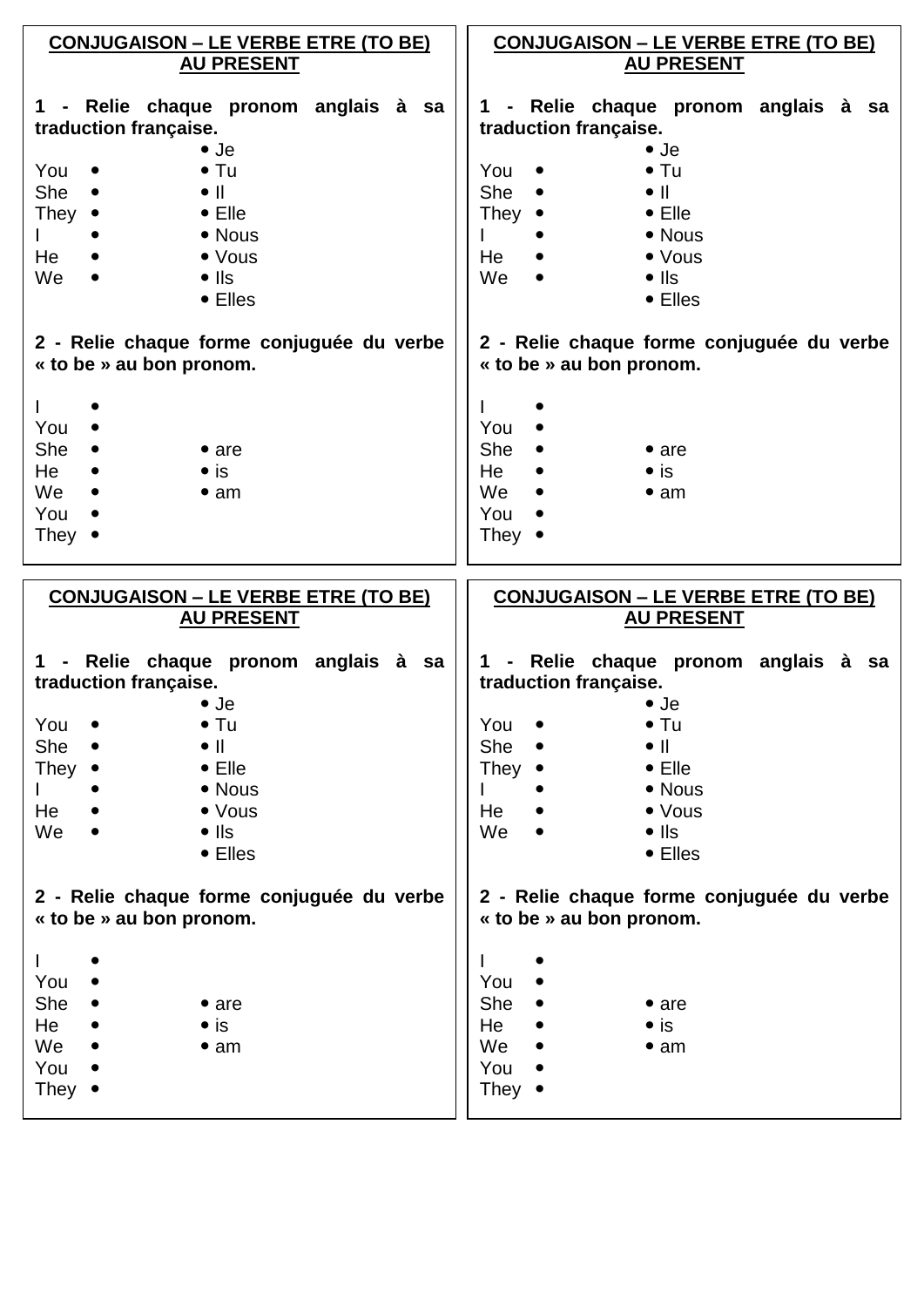































## a cupboard

a room









a wood









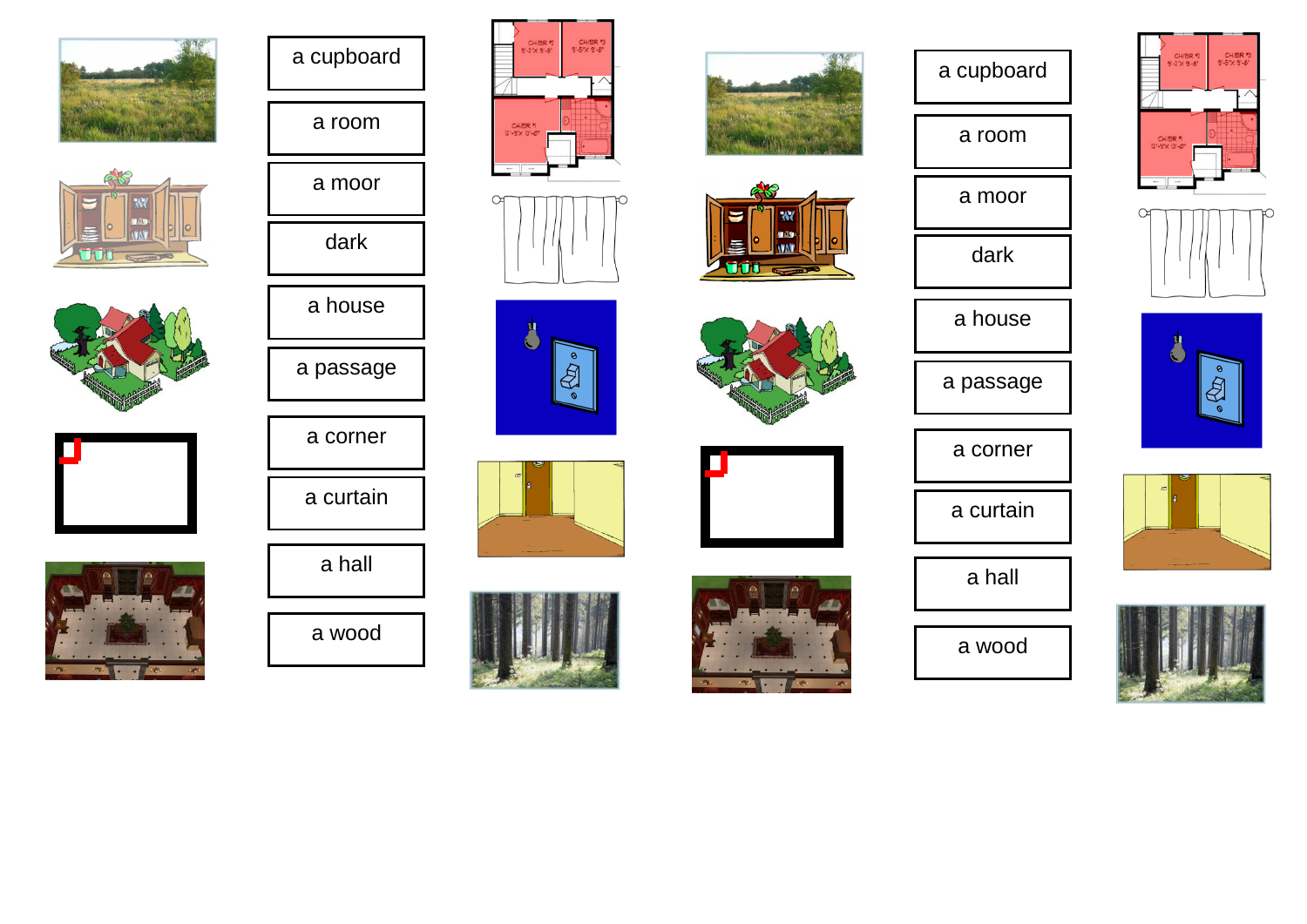Across the passage there was a dark, dark curtain.

At the front of the house there was a dark, dark door.

On the moor, there was a dark, dark wood.

In the hall there were some dark, dark stairs.

Once upon a time there was a dark, dark moor.

In the corner there was a dark, dark box.

Behind the curtain was a dark, dark room.

Behind the door there was a dark, dark hall.

In the room there was a dark, dark cupboard.

In the wood there was a dark, dark house.

In the cupboard there was a dark, dark corner.

Up the stairs there was a dark, dark passage.



















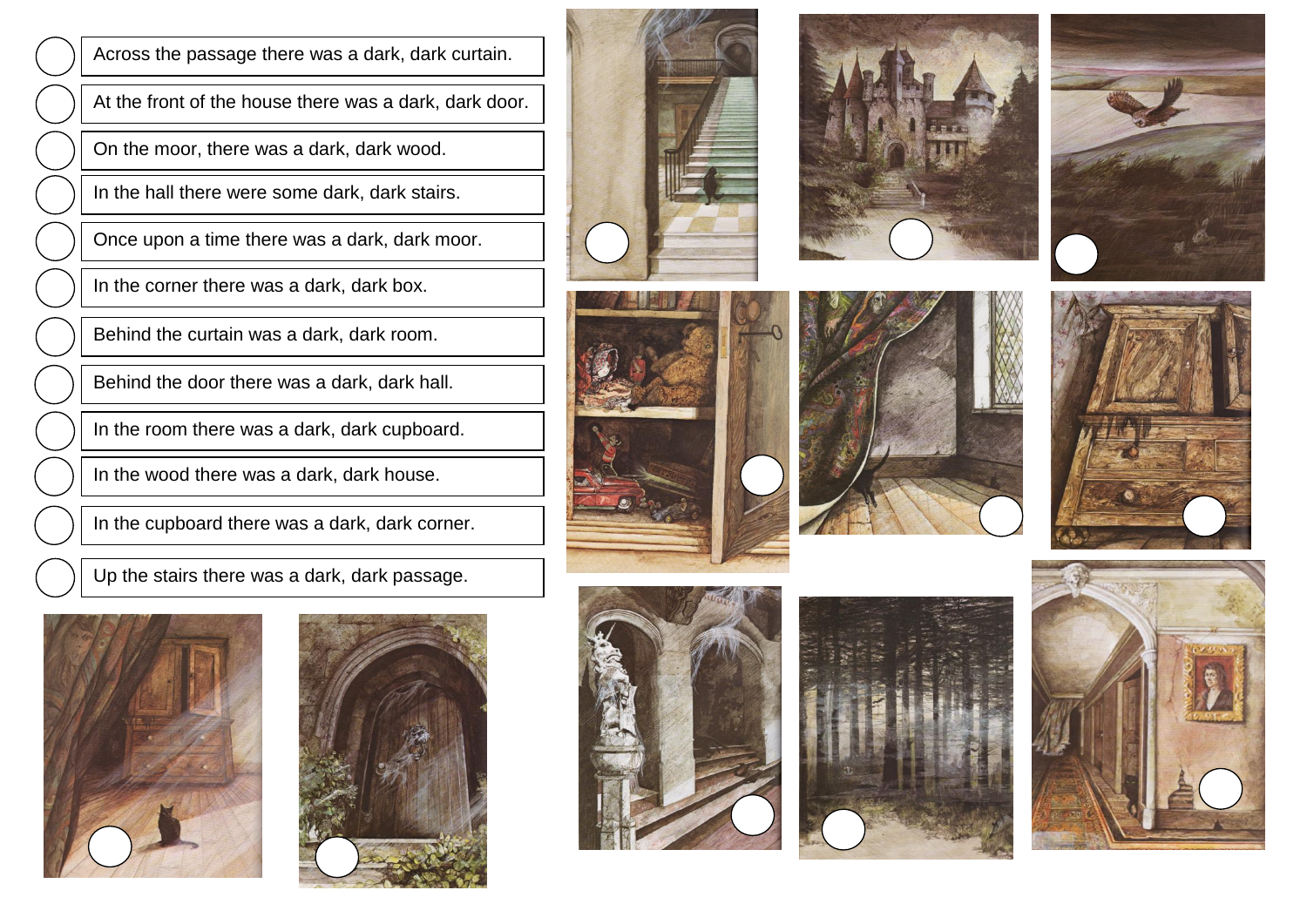

## Find the words.





| Find the words.                                 |   |   |    |        |        |   |               |               |   |  |
|-------------------------------------------------|---|---|----|--------|--------|---|---------------|---------------|---|--|
|                                                 |   |   |    | Р      | B      |   | Α             | R             | D |  |
|                                                 |   |   | D  | A      | R      | Κ | D             | $\mathcal{L}$ | O |  |
|                                                 |   | R |    | S      | A      |   |               | $\mathcal{L}$ | н |  |
|                                                 | R | N | S  | S      | C      | N | P             | М             | O |  |
|                                                 |   | E |    | A      |        |   | W             | G             | Ħ |  |
|                                                 | А | R |    | G      | В      | W | $\cap$        |               | S |  |
|                                                 |   |   | ιı | Е      |        | н | $\mathcal{L}$ | R             | Е |  |
|                                                 | N |   | М  | $\cap$ | $\cap$ | R | D             | N             |   |  |
|                                                 |   |   |    |        |        |   |               |               |   |  |
| moor - house - cupboard - hall - room - curtain |   |   |    |        |        |   |               |               |   |  |
| corner - passage - wood - dark                  |   |   |    |        |        |   |               |               |   |  |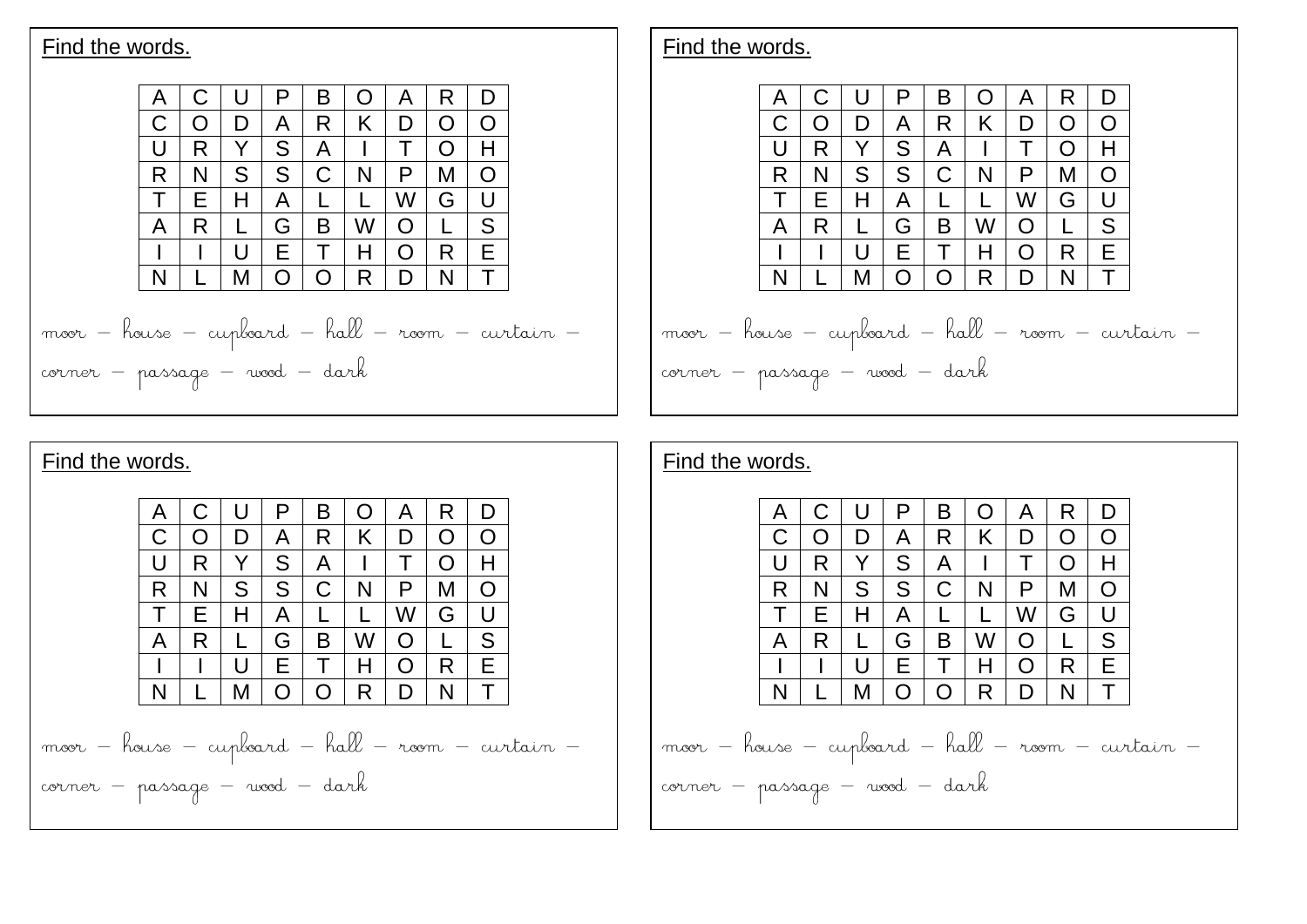

| <b>CORSAS</b>   |  |
|-----------------|--|
| וכו             |  |
| TA HET OFTNR FO |  |



| <b>CORSAS</b>   |  |
|-----------------|--|
|                 |  |
| TA HET OFTNR FO |  |



| <b>CORSAS</b>   |  |
|-----------------|--|
| ור              |  |
| TA HET OFTNR FO |  |



| <b>CORSAS</b>   |  |
|-----------------|--|
|                 |  |
| TA HET OFTNR FO |  |